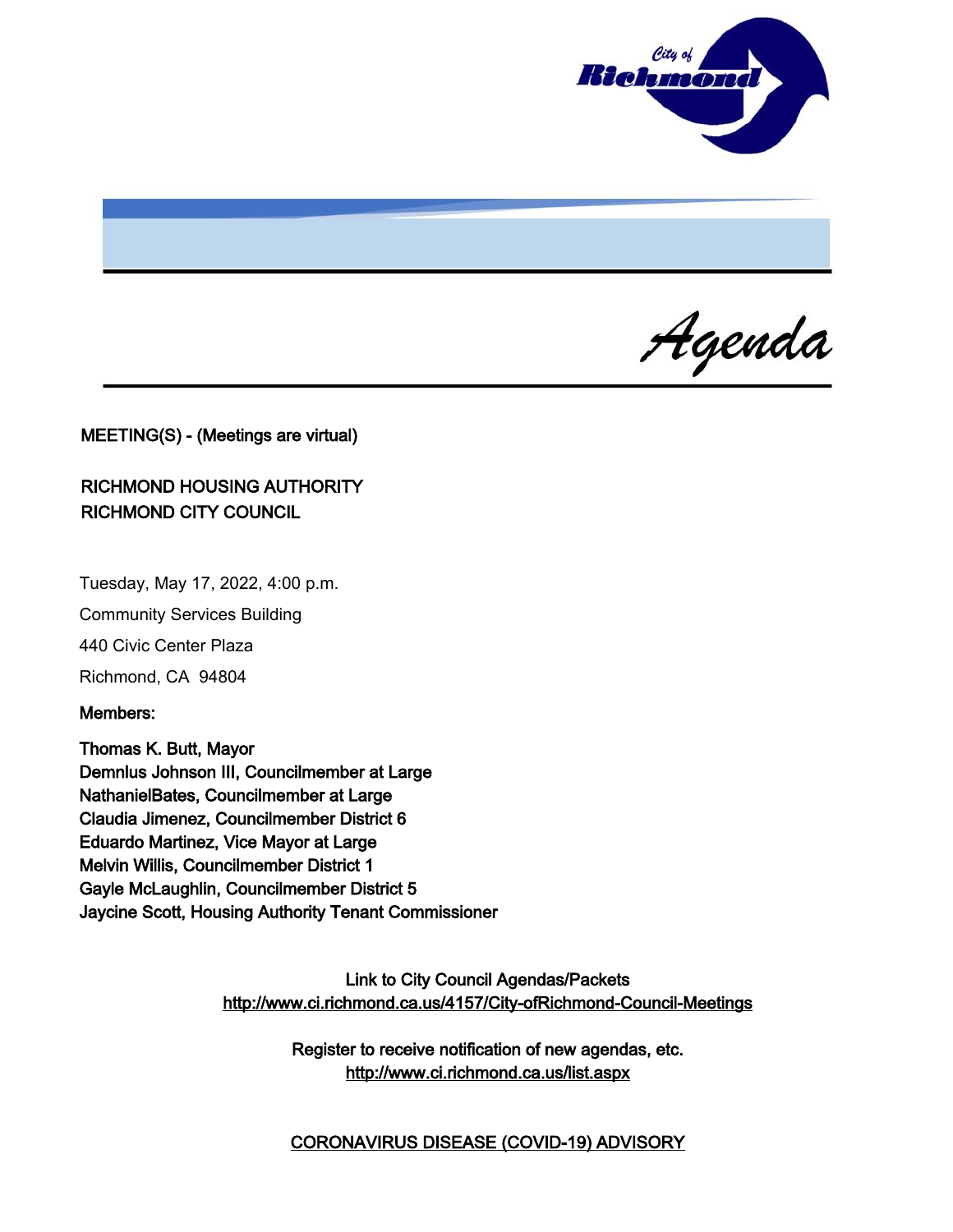PURSUANT to the Governor of the State of California's Assembly Bill 361 and in the interest of the public health and safety, attendance at the City of Richmond City Council meeting will be limited to Council members, essential City of Richmond staff, and members of the news media. Public comment will be confined to items appearing on the agenda and will be limited to the methods provided below.

## How to watch the meeting from home:

- 1. KCRT Comcast Channel 28 or AT&T Uverse Channel 99
- 2. Livestream online at <http://www.ci.richmond.ca.us/3178/KCRT-Live>

Public comment may be submitted by mail, eComment, email and/or Zoom video conference in the manner that follows, provided that no member of the public may submit more than one verbal comment per agenda item.

Via mail: received by 1:00 p.m. the day of the meeting, sent to 450 Civic Center Plaza, 3rd Floor, Office of the Clerk, Richmond, CA 94804.

Via eComments: eComments are available once an agenda is published. Locate the meeting in "upcoming meetings" and click the comment bubble icon. Click on the item you wish to comment on. eComments can be submitted when the agenda is published and until the conclusion of public comments for the agenda item. eComments can be viewed by the City Council and members of the public as they are submitted. Email your comment to [cityclerkdept@ci.richmond.ca.us](mailto:cityclerkdept@ci.richmond.ca.us) should you have difficulty submitting an eComment during a meeting.

Via email: to [cityclerkdept@ci.richmond.ca.us](mailto:cityclerkdept@ci.richmond.ca.us) by 1:00 p.m. the day of the meeting. Emails **MUST** contain in the subject line 1) public comments – Open Session prior to Closed Session; 2) public comments – Open Forum; or 3) public comments agenda item # [include the agenda item number]. All such email with correctly labeled subject lines will be posted on-line and emailed to the City Council before the meeting is called to order. Email received after 1:00 p.m. will be posted on-line following the meeting as part of the supplemental materials attached to the meeting minutes.

Via Zoom by video conference: for Open Session and City Council: Please click the link below to join the webinar:

https://zoom.us/j/99312205643?pwd=MDdqNnRmS2k4ZkRTOWhlUldQOUF1Zz09 Passcode: ccmeeting

By iPhone one-tap: US: +16699006833,,99312205643# or +13462487799,,99312205643# By Telephone: Dial (for higher quality, dial a number based on your current location): US: +1 669 900 6833 or +1 346 248 7799 or +1 253 215 8782 or +1 312 626 6799 or +1 929 205 6099 or +1 301 715 8592 Webinar ID: 993 1220 5643

International numbers available: <https://zoom.us/u/aehrwCgISx>

To comment by video conference: click on the Participants button at the bottom of your screen and select the "Raise Your Hand" button to request to speak when Public Comment is being asked for. When called upon, press the unmute button. After the allotted time, you will then be re-muted. \*\*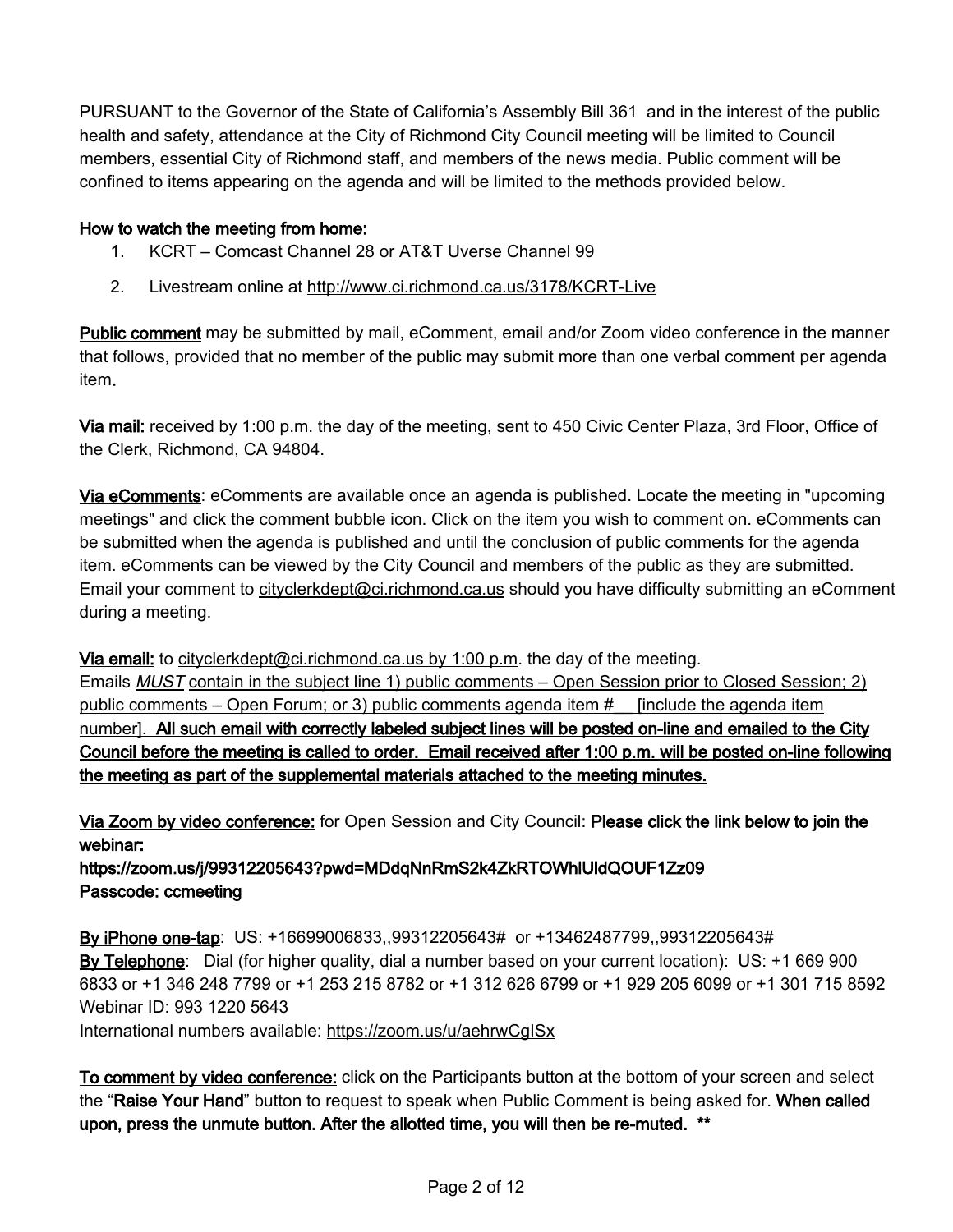To comment by phone: you will be prompted to "Raise Your Hand" by pressing "\*9" to request to speak when Public Comment is asked for. When called upon, you will be asked to unmuted by pressing \*6. After the allotted time, you will then be re-muted. Instructions of how to raise your hand by phone are available at:

[https://support.zoom.us/hc/en-us/articles/201362663 -Joining-a-meeting-by-phone.](https://support.zoom.us/hc/en-us/articles/201362663%20-Joining-a-meeting-by-phone.) \*\*

\*\*The mayor will announce the agenda item number and open public comment when appropriate.

The City cannot guarantee that its network and/or the site will be uninterrupted. To ensure that the City Council receives your comments, you are strongly encouraged to submit your comments in writing in advance of the meeting.

AB 361 Procedures in the Event of Technical Difficulties: In the event the meeting broadcast is disrupted, or if a technical issue on the agency's end disrupts public participation, the legislative body board cannot take any further action on the agenda until the technical issue is resolved.

Properly labeled public comments will be considered a public record, put into the official meeting record, available after the meeting as supplemental materials, and will be posted as an attachment to the meeting minutes when the minutes are posted: [http://www.ci.richmond.ca.us/Archive.aspx?AMID=31.](http://www.ci.richmond.ca.us/Archive.aspx?AMID=31)

**Procedures for Removing Items from the Consent Calendar:** Members of the public who request to remove an item from the consent calendar must first discuss the item with a staff member by phone or a back-andforth email discussion, and state the name of the staff member when requesting removal of the item from the consent calendar (by 2 p.m. the day of the meeting).

Any member of the City Council who would like to remove an item from the consent calendar must notify the appropriate staff person and the City Clerk's Office prior to the meeting. Although members of the City Council are encouraged to ask questions and share concerns with staff ahead of the meeting, they are not required to do so.

The Clerk's Office must be informed of any requests to remove items from the Consent Calendar. Items removed from the Consent Calendar shall be placed at the end of the agenda for consideration.

Accessibility for Individuals with Disabilities: Upon request, the City will provide for written agenda materials in appropriate alternative formats, or disability-related modification or accommodation, including auxiliary aids or services and sign language interpreters, to enable individuals with disabilities to participate in and provide comments at/related to public meetings. Please submit a request, including your name, phone number and/or email address, and a description of the modification, accommodation, auxiliary aid, service or alternative format requested at least two days before the meeting. Requests should be emailed to [cityclerkdept@ci.richmond.ca.us](mailto:cityclerkdept@ci.richmond.ca.us) or submitted by phone at 510-620-6513, ext. 9, or 510-620-6509. Requests made by mail to City Clerk's Office, City Council meeting, 450 Civic Center Plaza, Richmond, CA 94804 must be received at least two days before the meeting. Requests will be granted whenever possible and resolved in favor of accessibility.

**Effect of Advisory on In-person public participation:** During the pendency of Assembly Bill 361, the language in this Advisory portion of the agenda supersedes any language contemplating in-person public comment.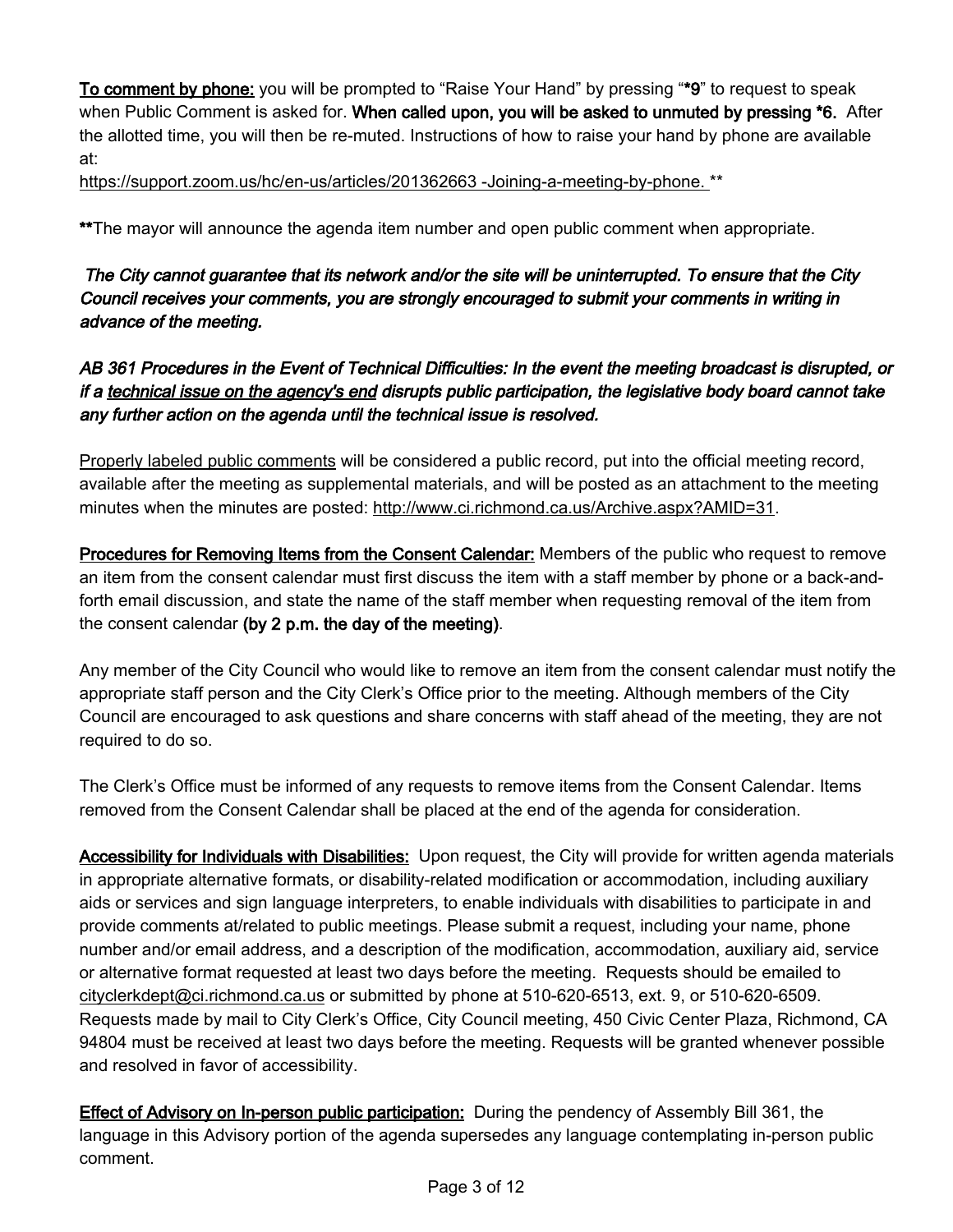Disclaimer: The City Clerk's Office translates agendas to enhance public access. Translated agendas are provided as a courtesy and do not constitute legal notice of the meeting or items to be discussed. In case of discrepancy, the English agenda will prevail.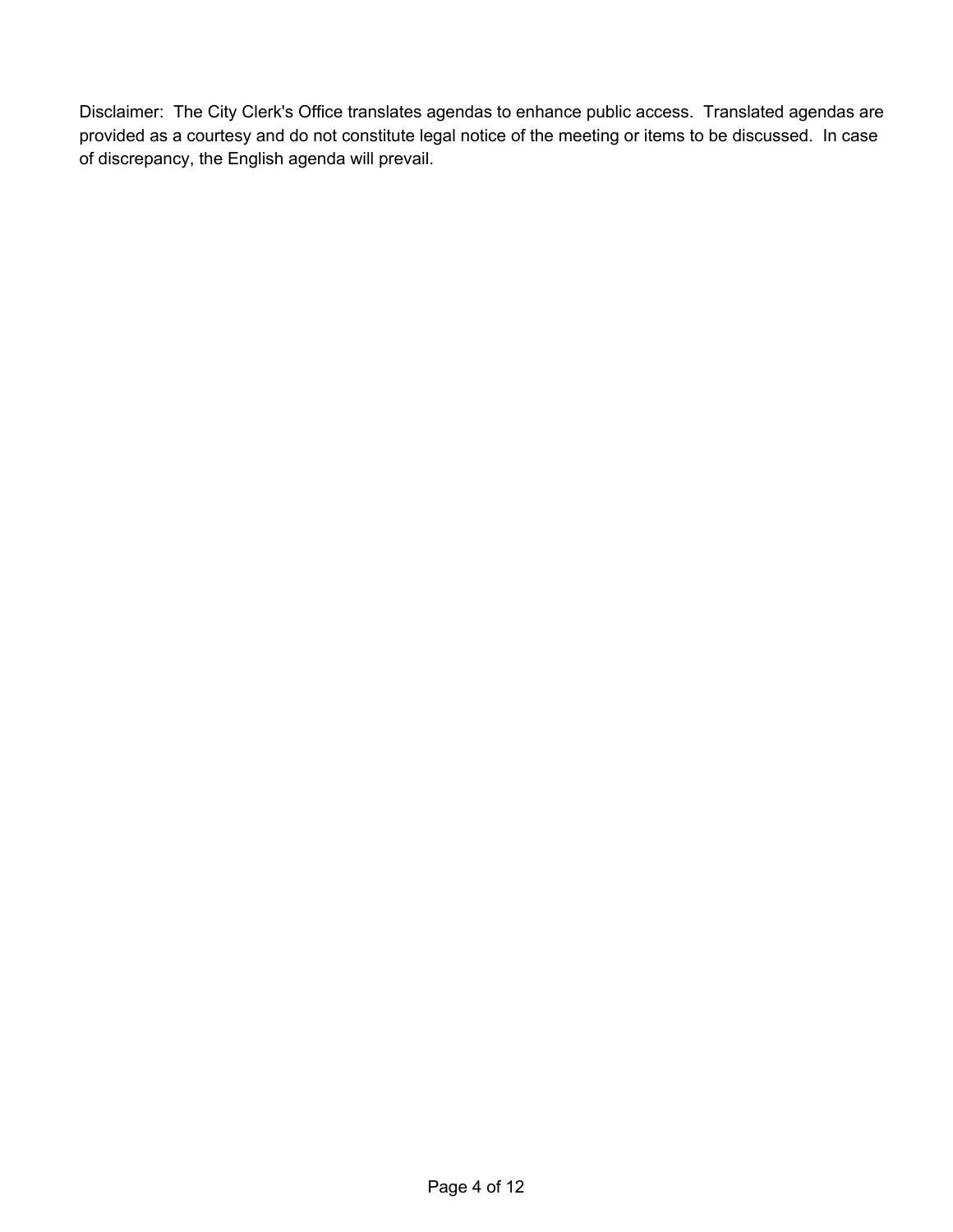# A. OPEN SESSION TO HEAR PUBLIC COMMENT BEFORE CLOSED SESSION

4:00 p.m.

B. ROLL CALL

.

- C. CLOSED SESSION
	- C.1. CONFERENCE WITH LEGAL COUNSEL ANTICIPATED LITIGATION (initiation of litigation pursuant to paragraph (4) of Subdivision (d) of Government Code Section 54956.9)
		- One case

#### C.2. PUBLIC EMPLOYEE APPOINTMENT (Government Code Section 54957.6)

• Title: City Attorney

#### C.3. CONFERENCE WITH LEGAL COUNSEL - EXISTING LITIGATION (paragraph (1) of Subdivision [d] of Government Code Section 54956.9)

- SPRAWLDEF et al. v. City of Richmond
- The Guidiville Rancheria of California, et al. v. The United States of America, et. al.
- North Coast Rivers Alliance et al./Point Molate Alliance et al. v. City of Richmond

#### C.4. CONFERENCE WITH LEGAL COUNSEL - ANTICIPATED LITIGATION (Significant exposure to litigation pursuant to paragraph (2) or (3) of Subdivision (d) [as applicable] of Government Code Section 54956.9)

• Three cases:

In light of the California Court of Appeal's decision in Fowler v. City of Lafayette, the City Attorney's Office is attaching to this agenda four communications regarding the amended judgment and various agreements related to Point Molate. These letters provide the existing facts and circumstances for going into closed session on these items pursuant to California Government Code Section 54956.9(d)(2) and (e)(3).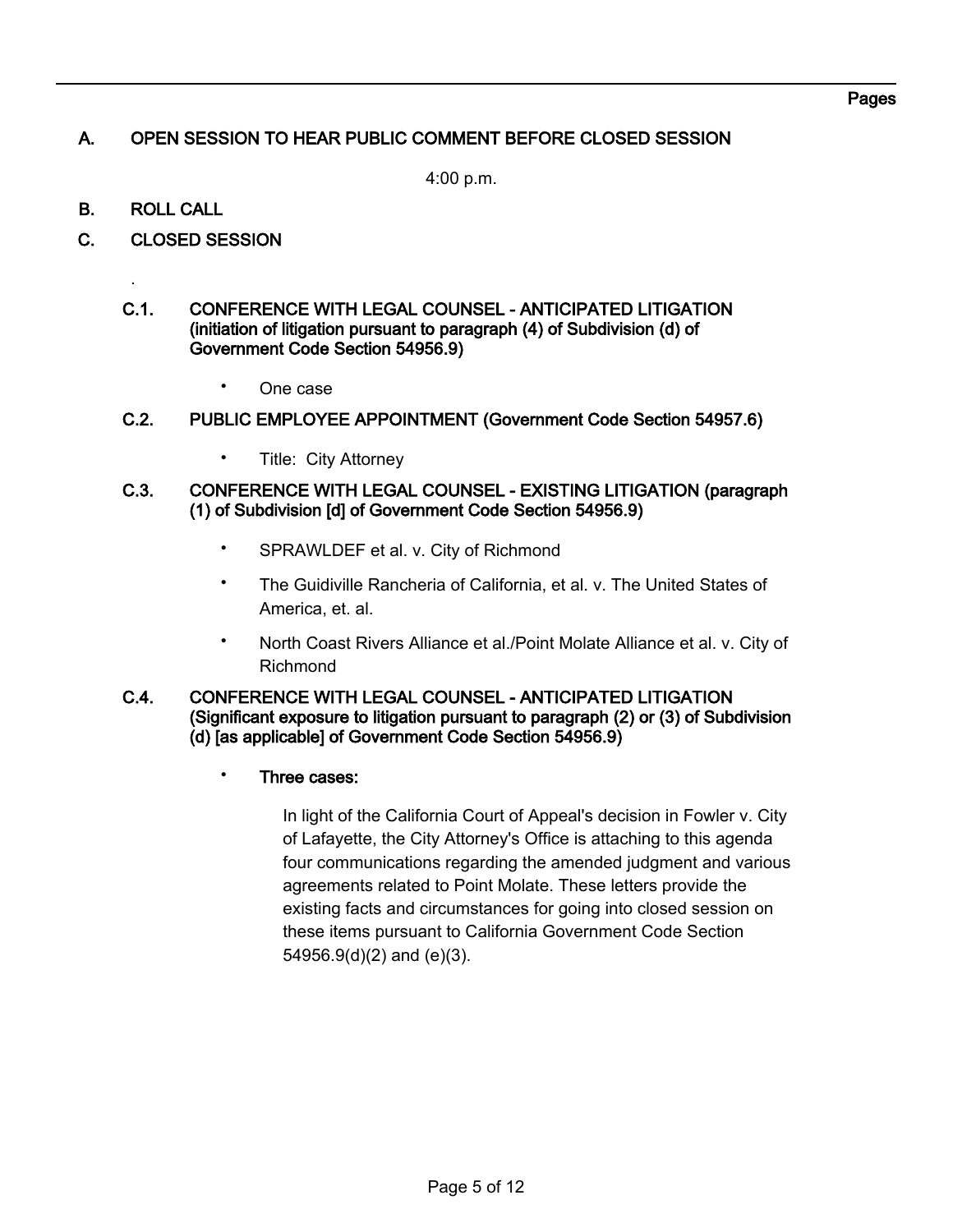### C.5. CONFERENCE WITH LABOR NEGOTIATORS (Government Code Section 54957.6)

• Agency Representatives: Jaclyn Gross and Anil Comelo

Employee organizations:

- 1. SEIU Local 1021 Full Time Unit and Part Time Unit
- 2. IFPTE Local 21 Mid-Level Management Unit and Executive Management Units
- 3. Richmond Police Officers Association RPOA
- 4. Richmond Police Management Association RPMA
- 5. IAFF Local 188

\_\_\_\_\_\_\_\_\_\_\_\_\_\_\_\_\_\_\_\_\_\_\_\_\_\_\_\_\_\_\_\_\_\_\_\_\_\_\_\_\_\_\_\_\_\_\_\_\_\_\_\_\_\_\_\_

- 6. Richmond Fire Management Association RFMA
- D. PUBLIC COMMENT BEFORE CLOSED SESSION
- E. ADJOURN TO CLOSED SESSION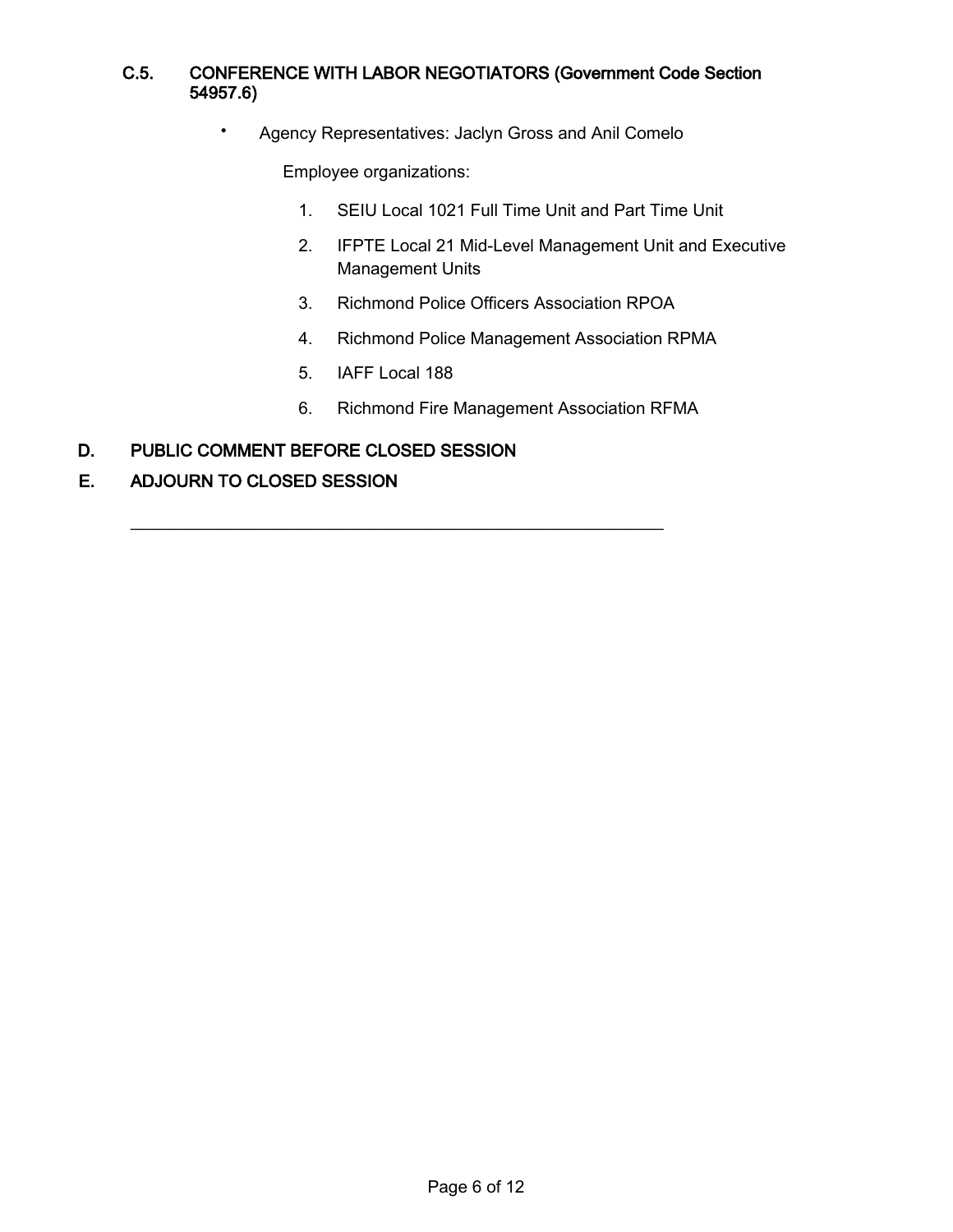## F. SPECIAL MEETING OF THE RICHMOND HOUSING AUTHORITY

6:25 p.m.

#### G. ROLL CALL

- H. PUBLIC COMMENT INSTRUCTIONAL VIDEO
- I. STATEMENT OF CONFLICT OF INTEREST
- J. AGENDA REVIEW

### K. HOUSING AUTHORITY CONSENT CALENDAR

## K.1. Continued Use of Teleconferencing 13

ADOPT a resolution requiring the continued use of teleconferencing for the meetings of the Board of Commissioners of the Richmond Housing Authority pursuant to the provisions of AB 361 – City Clerk's Office (Pamela Christian 510-620-6513).

# K.2. Housing Authority Meeting Minutes **17** Authority Meeting Minutes **17**

APPROVE the minutes of the special April 19, 2022, Richmond Housing Authority meeting - City Clerk's Office (Pamela Christian 510-620-6513).

\_\_\_\_\_\_\_\_\_\_\_\_\_\_\_\_\_\_\_\_\_\_\_\_\_\_\_\_\_\_\_\_\_\_\_\_\_\_\_\_\_\_\_\_\_\_\_\_\_\_\_\_\_\_\_

#### L. ADJOURNMENT

Page 7 of 12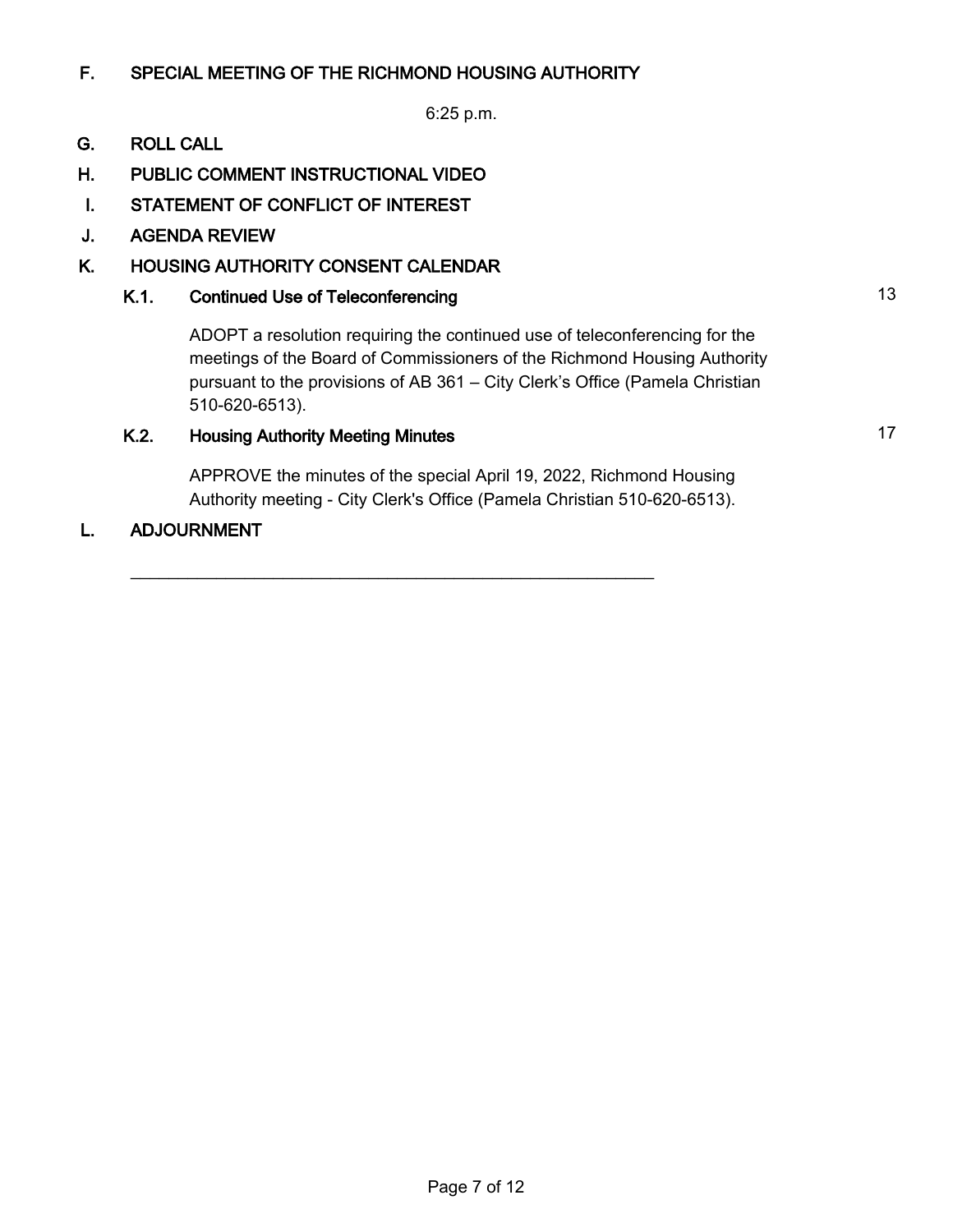### M. REGULAR MEETING OF THE RICHMOND CITY COUNCIL

6:30 p.m.

- N. ROLL CALL
- O. STATEMENT OF CONFLICT OF INTEREST
- P. AGENDA REVIEW
- Q. REPORT FROM THE CITY ATTORNEY OF FINAL DECISIONS MADE DURING CLOSED SESSION
- R. REPORT FROM THE CITY MANAGER (public comment allowed under Open Forum)
- S. REPORT FROM THE IMPLEMENTATION SUB-COMMITTEE FOR REIMAGINING TASK FORCE - 3rd Tuesday (public comment allowed under Open Forum)
	- CONTINUED to the June 21, 2022, City Council Meeting.
- T. OPEN FORUM FOR PUBLIC COMMENT
- U. CITY COUNCIL CONSENT CALENDAR
	- U.1. City Attorney's Office

#### U.1.a. Approval of Six Legal Services Agreement Amendments and One New Legal Services Agreement

APPROVE six amendments to legal service agreements and one legal services agreement with the law firms of (1) Allen, Glaessner, Hazelwood & Werth LLP; (2) Best, Best & Krieger; (3) Colantuono, Highsmith & Whatley, PC; (4) Edrington, Shirmer & Murphy (5) Manning & Kass, Ellrod, Ramirez Trester LLP, (6) McNamara Ney, and (7) Orbach Huff Suarez & Henderson LLP for a total amount of \$760,000, and REQUEST a budget appropriation from the General Fund in the amount of \$125,000 to the City Attorney's Office – City Attorney's Office (Heather McLaughlin 510-620-6509).

### U.1.b. Amendment to the Interim City Attorney Agreement with Aleshire & Wynder

APPROVE amendment to the Interim City Attorney Agreement with Aleshire & Wynder and APPROPRIATE \$376,000 from the General Fund – City Attorney's Office (Heather McLaughlin 510-620-6509).

### U.2. City Clerk's Office

### U.2.a. NetFile, Inc. Third Contract Amendment for Electronic Filing Services 383

APPROVE a third contract amendment with NetFile, Inc. to provide professional services for electronic filing and administration of Fair Political Practice Commission campaign statements (Form 460, etc.) and Statements of Economic Interest (Form 700), extending the term by five years to June 30, 2027, and increasing the contract amount by \$65,000 effective July 1, 2022, for a total contract amount not to exceed \$138,750 – City Clerk's Office (Pamela Christian 510-620- 6513).

19

353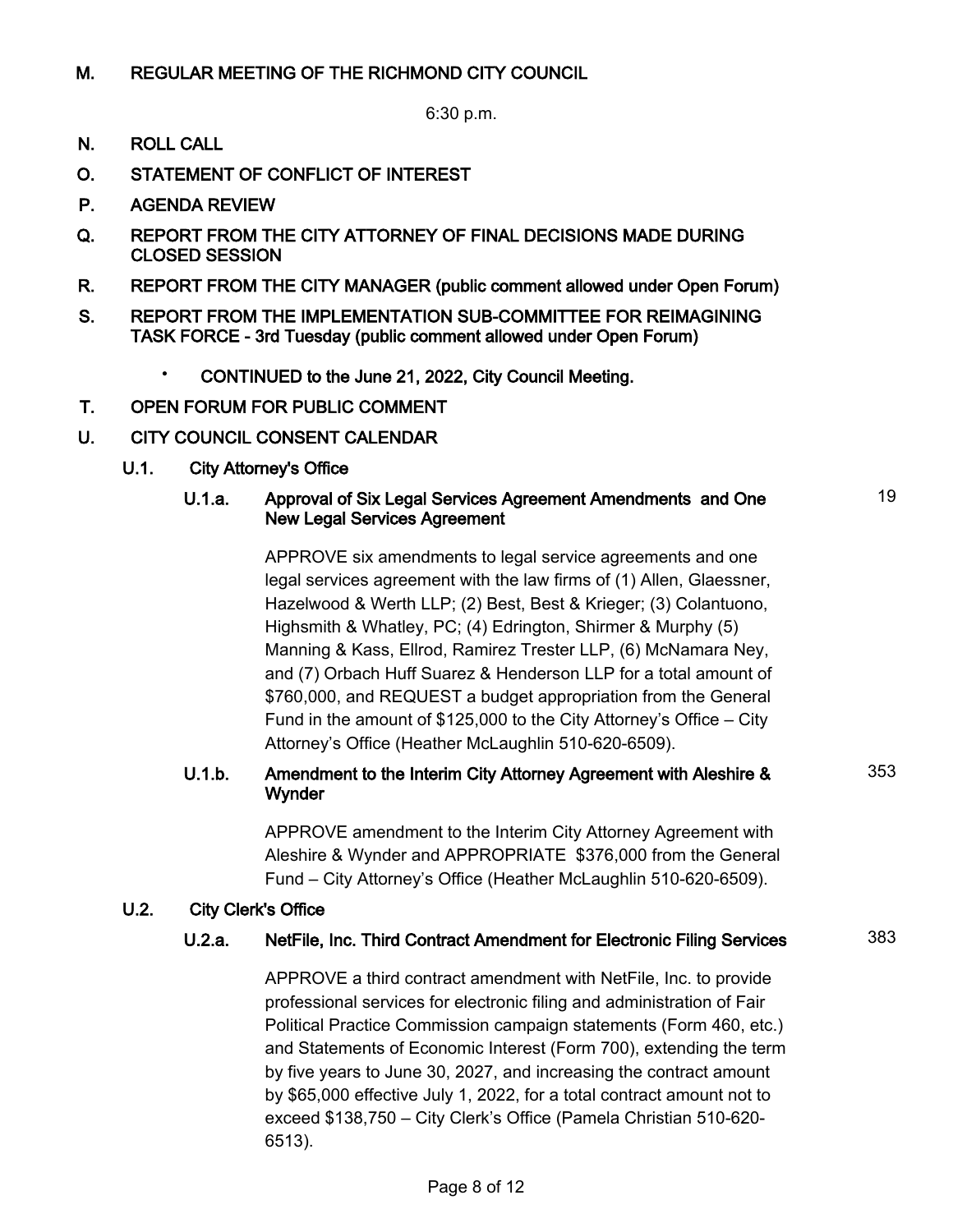|      | U.2.b.                       | <b>Continued Use of Teleconferencing</b>                                                                                                                                                                                                                                                                                                          | 437 |  |  |
|------|------------------------------|---------------------------------------------------------------------------------------------------------------------------------------------------------------------------------------------------------------------------------------------------------------------------------------------------------------------------------------------------|-----|--|--|
|      |                              | ADOPT a resolution requiring the continued use of teleconferencing<br>for the meetings of all City legislative bodies pursuant to the<br>provisions of Assembly Bill 361 - City Clerk's Office (Pamela<br>Christian 510-620-6513).                                                                                                                |     |  |  |
|      | U.2.c.                       | <b>City Council Meeting Minutes</b>                                                                                                                                                                                                                                                                                                               | 441 |  |  |
|      |                              | APPROVE the minutes of the regular April 19, 2022, Richmond City<br>Council meeting - City Clerk's Office (Pamela Christian 510-620-<br>6513).                                                                                                                                                                                                    |     |  |  |
| U.3. | <b>City Council</b>          |                                                                                                                                                                                                                                                                                                                                                   |     |  |  |
|      | U.3.a.                       | <b>Commemorative Kiosk of Willie Mays</b>                                                                                                                                                                                                                                                                                                         | 452 |  |  |
|      |                              | APPROVE the renaming of Baseball Field 1 to the Willie Mays<br>Baseball Field 1; and APPROVE the installation of a freestanding<br>kiosk honoring Willie Mays at Nicholl Park - Councilmember<br>Nathaniel Bates (510-620-6743).                                                                                                                  |     |  |  |
|      | U.3.b.                       | Jewish American Heritage Month Recognition                                                                                                                                                                                                                                                                                                        | 464 |  |  |
|      |                              | PROCLAMATION recognizing the month of May as Jewish American<br>Heritage Month - Vice Mayor Eduardo Martinez (510-620-6593) and<br>Mayor Tom Butt (510-620-6503).                                                                                                                                                                                 |     |  |  |
| U.4. | <b>City Manager's Office</b> |                                                                                                                                                                                                                                                                                                                                                   |     |  |  |
|      | U.4.a.                       | Resolution of Intention to Renew the Downtown Richmond Property<br>and Business Improvement District                                                                                                                                                                                                                                              | 467 |  |  |
|      |                              | ADOPT a resolution of intention confirming the City Council's<br>intention to renew the Downtown Richmond Property and Business<br>Improvement District - City Manager's Office (Shasa Curl/Thomas<br>Omolo 510-620-6512).                                                                                                                        |     |  |  |
| U.5. | <b>Finance Department</b>    |                                                                                                                                                                                                                                                                                                                                                   |     |  |  |
|      | U.5.a.                       | <b>Tax Rate for Tax Override Pension Fund</b>                                                                                                                                                                                                                                                                                                     | 562 |  |  |
|      |                              | INTRODUCE an Ordinance (first reading) setting the tax rate for the<br>Tax Override Pension Fund for Fiscal Year 2022-2023 at 0.14<br>percent - Finance Department (Delmy Cuellar/ Antonio Banuelos<br>510-620-6741).                                                                                                                             |     |  |  |
|      | U.5.b.                       | Approval of New Fees for the Revised Master Fee Schedule                                                                                                                                                                                                                                                                                          | 566 |  |  |
|      |                              | ADOPT an ordinance (second reading) establishing certain fees for<br>the proposed Master Fee Schedule and after the second reading of<br>the ordinance, ADOPT a resolution setting the dollar amount for the<br>new fees and adjusting the dollar amount for current fees - Finance<br>Department (Delmy Cuellar/Antonio Banuelos 510-620- 6741). |     |  |  |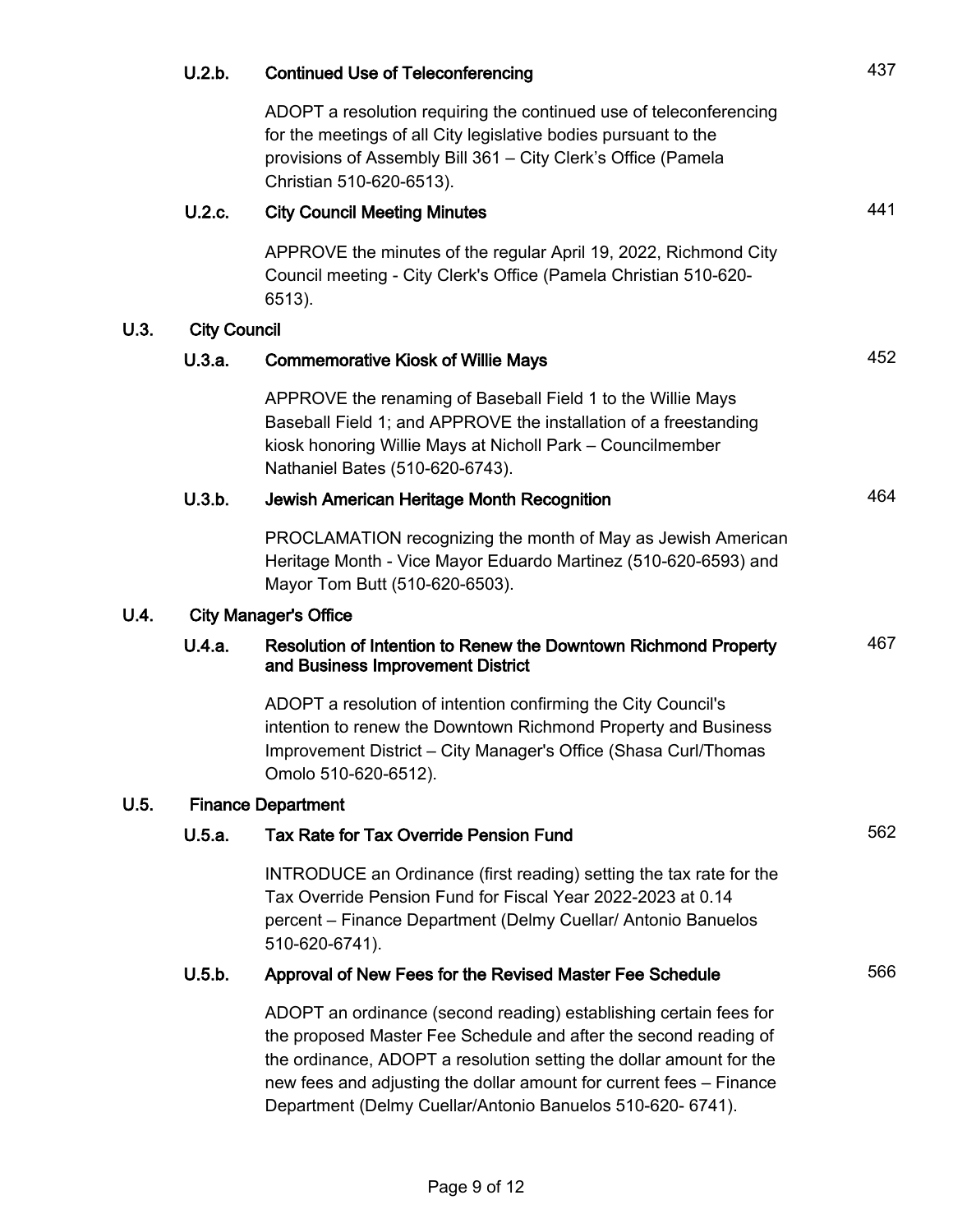## U.5.c. Contract with Van Iwaarden Associates for Actuarial Services 619

APPROVE the second amendment to the contract with Van Iwaarden Associates for actuarial services necessary for retiree healthcare plan and pension fund management, increasing the contract amount by \$64,500, for a total amount not to exceed \$98,500, and extending the contract term through June 30, 2023 – Finance Department (Delmy Cuellar 510-620-6740).

#### U.5.d. Sole Source Contract with Bartel Associates, LLC to Prepare an Actuarial Report Necessary to Refinance the 2005 Series B Pension Obligation Bonds ("2005 POBs")

APPROVE a Sole Source contract with Bartel Associates, LLC., in a not to exceed amount of \$30,000, to prepare specialized actuarial analysis necessary to issue bonds and refinance the 2005 Pension Obligation Bonds, for a one-year term through May 16, 2023 – Finance Department (Anil Comelo/Delmy Cuellar 510-620-6790).

#### U.6. Human Resources

## U.6.a. Amendments to the City's Position Control List 921

ADOPT a resolution to amend the current position control to add Deputy City Clerk; and APPROVE the reallocation of City Clerk Technician to Deputy City Clerk and appropriation of funds for associated wages, salaries, and associated compensation for this position – Human Resources Department (Anil Comelo/Sharrone Taylor 510-620-6602).

#### U.6.b. Approve Legal Services Agreements with Three Firms to Perform Confidential Personnel Investigations

APPROVE a first amendment to the legal services agreement with Kramer Workplace Investigations and a second amendment to the legal services agreement with Ellis Investigations and an initial legal services agreement with Boucher Labor and Employment Law. Terms of these agreements are until June 30, 2024, for an amount not to exceed \$50,000 per agreement, to conduct confidential personnel investigations for the Human Resources Department – Human Resources Department (Anil Comelo/Sharrone Taylor 510- 620-6600). This item was continued from the May 3, 2022, meeting.

#### U.7. Information Technology

## U.7.a. Pole License Agreement for Small Cell Sites on City Infrastructure 997

ADOPT a resolution approving a Pole License Agreement with New Cingular Wireless PCS, LLC, that establishes the procedures, terms, and conditions under which New Cingular Wireless is permitted to deploy "small cell" facilities on City-owned streetlights, traffic signals, and other vertical infrastructure, for a term of ten years – Information Technology Department (Sue Hartman 510-620-6874). This item was continued from the May 3, 2022, meeting.

Page 10 of 12

887

926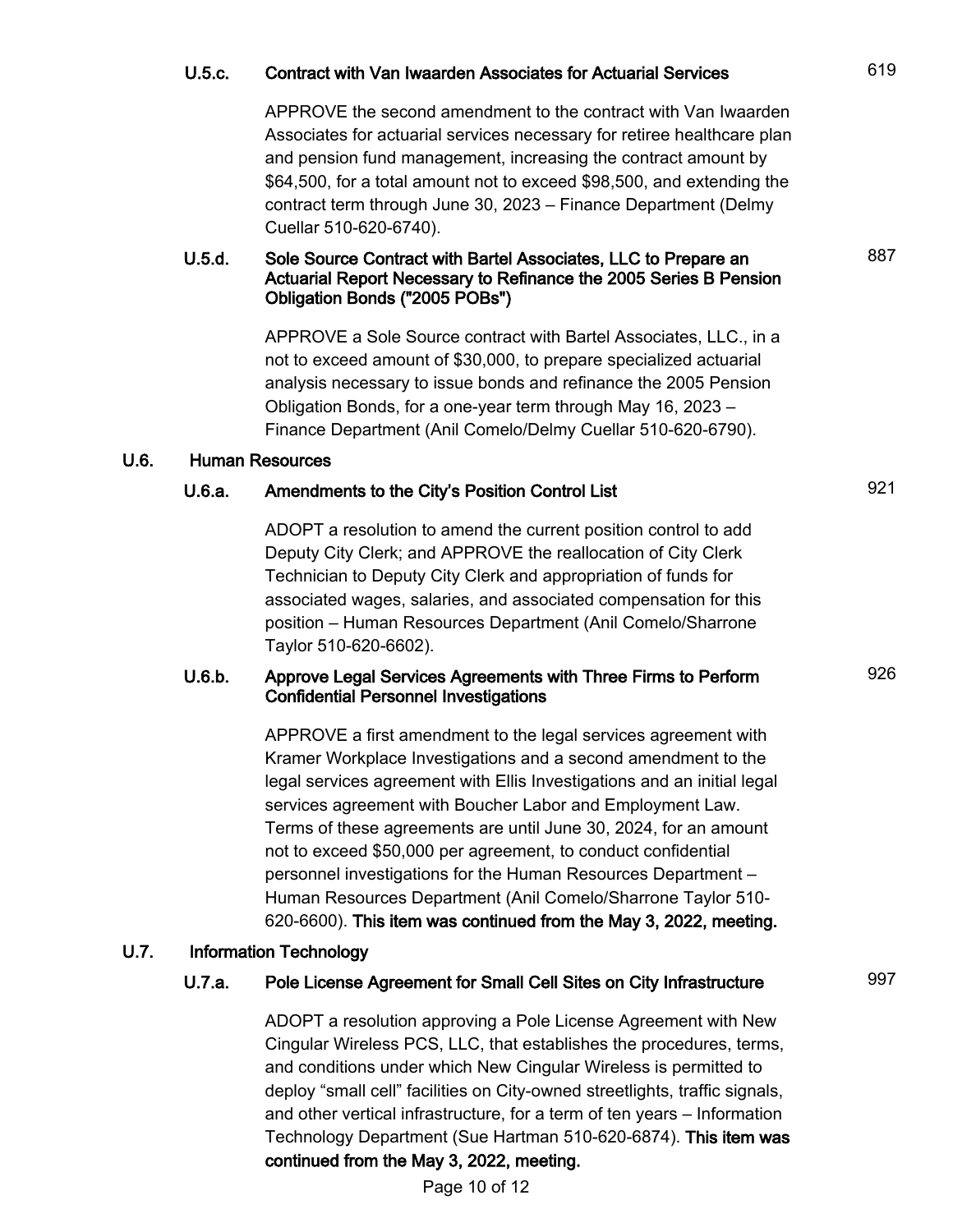|    | U.8.  | Mayor's Office           |                                                                                                                                                                                                                                                                               |      |
|----|-------|--------------------------|-------------------------------------------------------------------------------------------------------------------------------------------------------------------------------------------------------------------------------------------------------------------------------|------|
|    |       | U.8.a.                   | Public Works Week - May 15-21, 2022                                                                                                                                                                                                                                           | 1177 |
|    |       |                          | PROCLAMATION declaring May 15-21, 2022, as Public Works Week<br>in the City of Richmond - Mayor's Office (Mayor Tom Butt 510-620-<br>6503).                                                                                                                                   |      |
|    | U.9.  | <b>Police Department</b> |                                                                                                                                                                                                                                                                               |      |
|    |       | U.9.a.                   | Proposed Three-Year, \$60,000 Contract with STAND! for Families<br>Free of Violence to Provide Lethality Assessment Protocol (LAP)<br><b>Screening Services</b>                                                                                                               | 1180 |
|    |       |                          | APPROVE a three-year, \$60,000 contract with STAND! For Families<br>Free of Violence, to provide Lethality Assessment Protocol (LAP)<br>Screening services, for the period January 1, 2021, through<br>December 31, 2023 - Police Department (Louie Tirona 510-621-<br>1802). |      |
|    | U.10. | <b>Public Works</b>      |                                                                                                                                                                                                                                                                               |      |
|    |       | U.10.a.                  | <b>Shimada Park Restrooms Roof Reconstruction</b>                                                                                                                                                                                                                             | 1237 |
|    |       |                          | APPROVE a contract with DMR Builders for the Shimada Park<br>Restrooms roof reconstruction at Shimada Park Richmond Marina, in<br>an amount not to exceed \$225,000 - Public Works Department (Joe<br>Leach 510-620-5478).                                                    |      |
| V. |       | <b>NEW BUSINESS</b>      |                                                                                                                                                                                                                                                                               |      |
|    | V.1.  |                          | Update on the Contra Costa County Animal and Sheltering Services                                                                                                                                                                                                              | 1260 |
|    |       |                          | RECEIVE a report from the Animal Rights Coalition on the animal and<br>sheltering services by the Contra Costa County Animal Services Department -<br>Councilmember Nathaniel Bates (510-620-6743). This item was continued from<br>the April 26, 2022, meeting.              |      |
|    | V.2.  |                          | Process to clean up the City                                                                                                                                                                                                                                                  | 1264 |
|    |       | meeting.                 | RECEIVE a report and provide direction to staff for a process and procedure to<br>clean up and maintain the cleanliness of the city - Councilmember Nathaniel<br>Bates (510-620-6743). This item was continued from the April 26, 2022,                                       |      |
|    | V.3.  |                          | <b>Private Landowner Encroachments</b>                                                                                                                                                                                                                                        | 1266 |
|    |       |                          | RECEIVE a report from the City Attorney regarding the legality of staff awarding<br>and transferring city property without approval from the City Council -<br>Councilmember Nathaniel Bates (510-620-6743).                                                                  |      |
|    | V.4.  |                          | The Segal Group Inc., Classification and Compensation Study                                                                                                                                                                                                                   | 1268 |
|    |       |                          | DIRECT the city manager to release the Class and Compensation Study to the<br>City Council - Mayor's Office (Mayor Tom Butt 510-620-6503).                                                                                                                                    |      |
|    |       |                          |                                                                                                                                                                                                                                                                               |      |